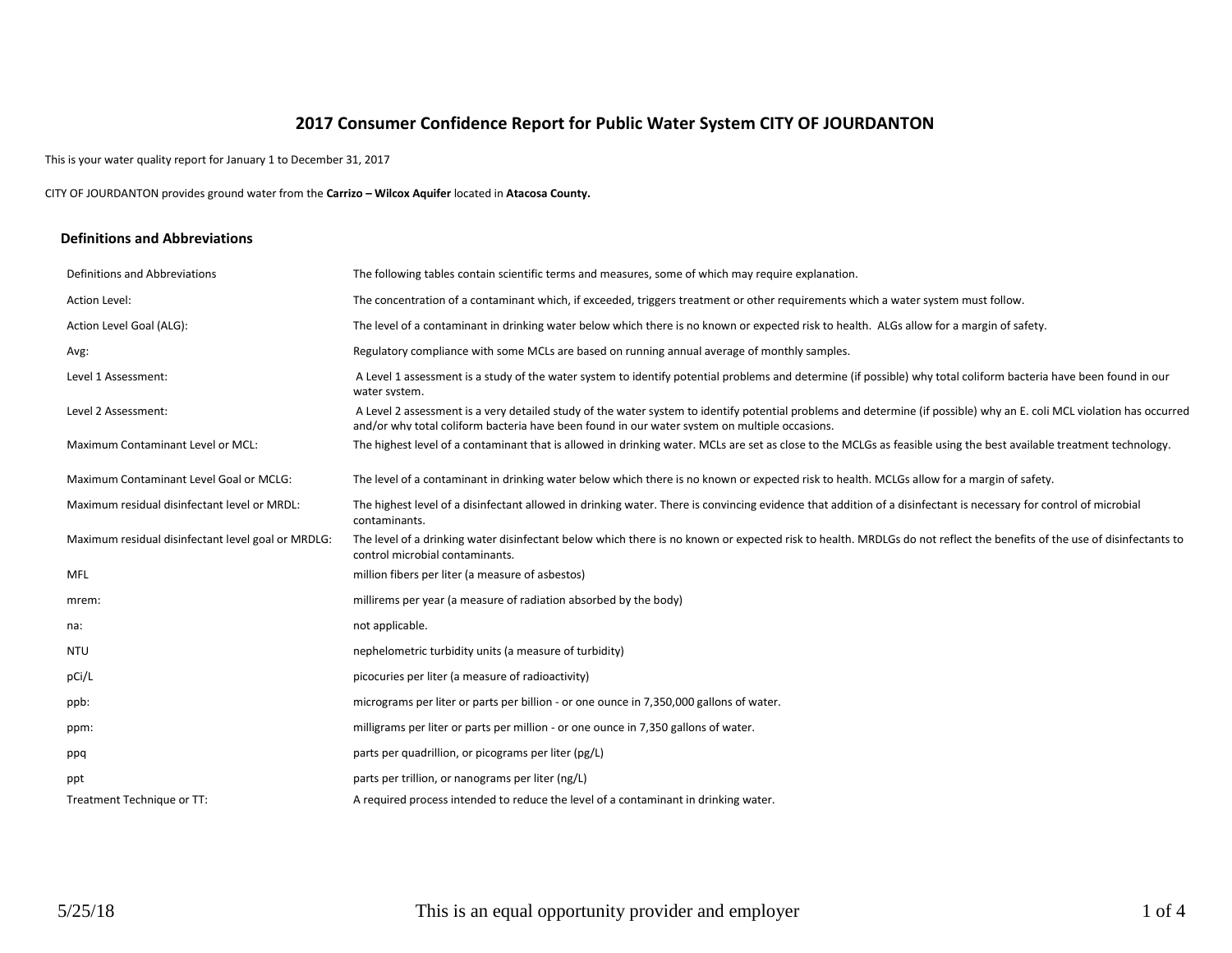## **Information about your Drinking Water**

The sources of drinking water (both tap water and bottled water) include rivers, lakes, streams, ponds, reservoirs, springs, and wells. As water travels over the surface of the land or through the ground, it dissolves naturally-occurring minerals and, in some cases, radioactive material, and can pick up substances resulting from the presence of animals or from human activity.

Drinking water, including bottled water, may reasonably be expected to contain at least small amounts of some contaminants. The presence of contaminants does not necessarily indicate that water poses a health risk. More information about contaminants and potential health effects can be obtained by calling the EPAs Safe Drinking Water Hotline at (800) 426-4791.

Contaminants that may be present in source water include:

- Microbial contaminants, such as viruses and bacteria, which may come from sewage treatment plants, septic systems, agricultural livestock operations, and wildlife.

- Inorganic contaminants, such as salts and metals, which can be naturally-occurring or result from urban storm water runoff, industrial or domestic wastewater discharges, oil and gas production, mining, or farming.

- Pesticides and herbicides, which may come from a variety of sources such as agriculture, urban storm water runoff, and residential uses.

- Organic chemical contaminants, including synthetic and volatile organic chemicals, which are by-products of industrial processes and petroleum production, and can also come from gas stations, urban storm water runoff, and septic systems.

- Radioactive contaminants, which can be naturally-occurring or be the result of oil and gas production and mining activities.

In order to ensure that tap water is safe to drink, EPA prescribes regulations which limit the amount of certain contaminants in water provided by public water systems. FDA regulations establish limits for contaminants in bottled water which must provide the same protection for public health.

Contaminants may be found in drinking water that may cause taste, color, or odor problems. These types of problems are not necessarily causes for health concerns. For more information on taste, odor, or color of drinking water, please contact the system's business office.

You may be more vulnerable than the general population to certain microbial contaminants, such as Cryptosporidium, in drinking water. Infants, some elderly, or immunocompromised persons such as those undergoing chemotherapy for cancer; persons who have undergone organ transplants; those who are undergoing treatment with steroids; and people with HIV/AIDS or other immune system disorders, can be particularly at risk from infections. You should seek advice about drinking water from your physician or health care providers. Additional guidelines on appropriate means to lessen the risk of infection by Cryptosporidium are available from the Safe Drinking Water Hotline (800-426-4791).

If present, elevated levels of lead can cause serious health problems, especially for pregnant women and young children. Lead in drinking water is primarily from materials and components associated with service lines and home plumbing. We are responsible for providing high quality drinking water, but we cannot control the variety of materials used in plumbing components. When your water has been sitting for several hours, you can minimize the potential for lead exposure by flushing your tap for 30 seconds to 2 minutes before using water for drinking or cooking. If you are concerned about lead in your water, you may wish to have your water tested. Information on lead in drinking water, testing methods, and steps you can take to minimize exposure is available from the Safe Drinking Water Hotline or at [http://www.epa.gov/safewater/lead.](http://www.epa.gov/safewater/lead)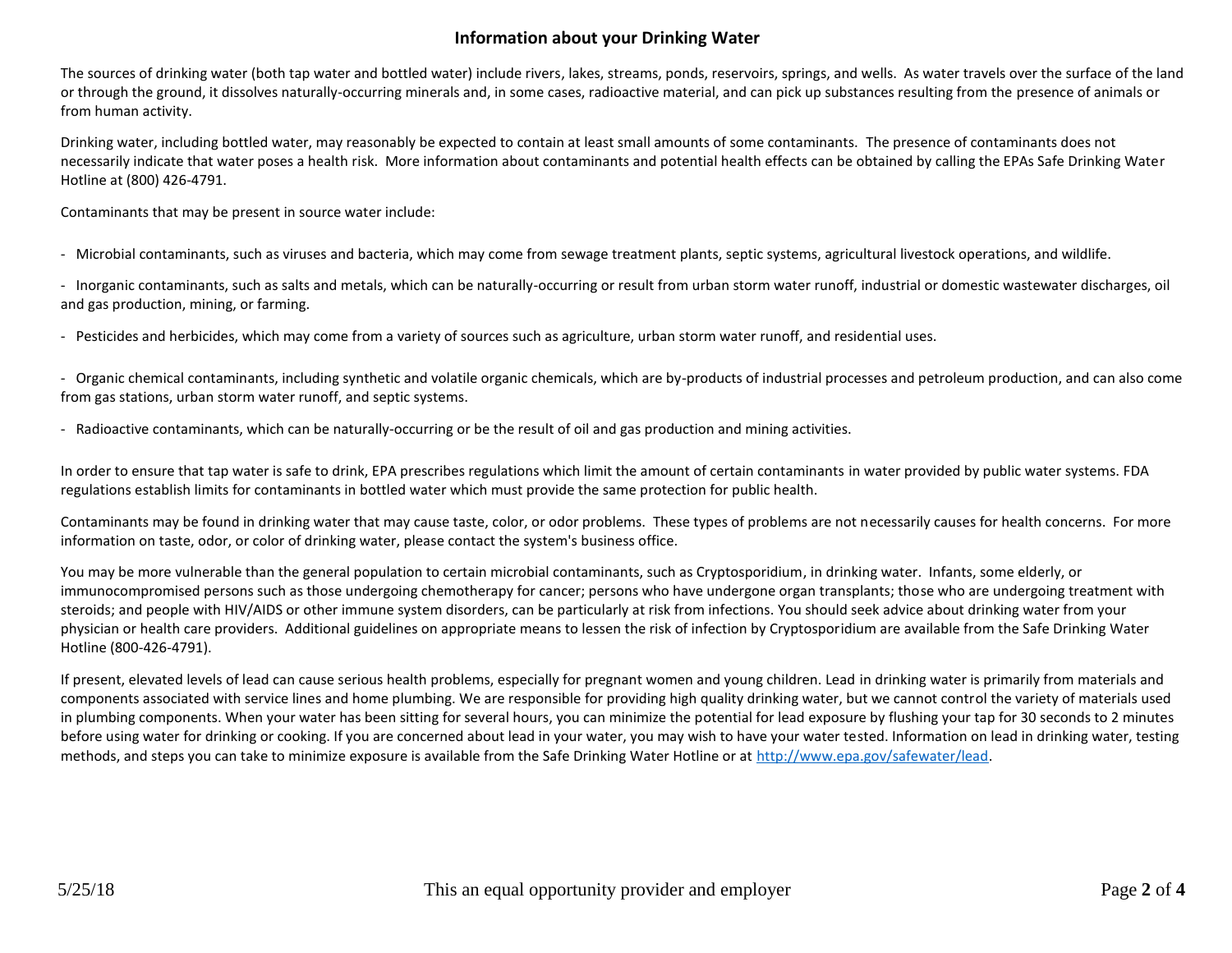#### **Information about Source Water**

'TCEQ completed an assessment of your source water, and results indicate that some of our sources are susceptible to certain contaminants. The sampling requirements for your water system is based on this susceptibility and previous sample data. Any detections of these contaminants will be found in this Consumer Confidence Report. For more information on source water assessments and protection efforts at our system contact **Richard Baker (830) 769-3589 ext. 103 Monday thru Friday 8:00 AM – 12:00 PM.**

#### **Coliform Bacteria**

| Maximum Contaminant<br>Level Goal | <b>Total Coliform</b><br>Maximum<br>Contaminant Level | Highest No. of Positive | Fecal Coliform or E. Coli<br>Maximum Contaminant Level or Fecal Coliform Samples | Total No. of Positive E. Coli | Violation | Likely Source of Contamination        |
|-----------------------------------|-------------------------------------------------------|-------------------------|----------------------------------------------------------------------------------|-------------------------------|-----------|---------------------------------------|
|                                   | 1 positive monthly<br>sample.                         |                         |                                                                                  |                               |           | Naturally present in the environment. |

| <b>Lead and Copper</b> | Date Sampled | <b>MCLG</b> | <b>Action Level (AL)</b> | 90th Percentile | # Sites Over AL | <b>Units</b> | <b>Violation</b> | <b>Likely Source of Contamination</b>                                                                        |
|------------------------|--------------|-------------|--------------------------|-----------------|-----------------|--------------|------------------|--------------------------------------------------------------------------------------------------------------|
| Copper                 | 2017         | 1.3         | 1.3                      | 0.174           |                 | ppm          |                  | Erosion of natural deposits; Leaching from wood<br>preservatives; Corrosion of household plumbing<br>cyctome |
| Lead                   | 2017         |             | 15                       | 0.9             |                 | ppb          | N                | Corrosion of household plumbing systems;<br>Erosion of natural deposits.                                     |

# **2017 Water Quality Test Results**

| Disinfection By-Products     | <b>Collection Date</b> | <b>Highest Level or</b><br><b>Average Detected</b> | Range of Individual<br><b>Samples</b> | <b>MCLG</b>     | <b>MCL</b> | <b>Units</b> | Violation | <b>Likely Source of Contamination</b>      |
|------------------------------|------------------------|----------------------------------------------------|---------------------------------------|-----------------|------------|--------------|-----------|--------------------------------------------|
|                              |                        |                                                    |                                       |                 |            |              |           |                                            |
| Total Trihalomethanes (TTHM) | 2017                   |                                                    | $5.6 - 5.6$                           | No goal for the | 80         | ppb          | N         | By-product of drinking water disinfection. |

total

'\* The value in the Highest Level or Average Detected column is the highest average of all TTHM sample results collected at a location over a year'

| <b>Inorganic Contaminants</b> | <b>Collection Date</b> | <b>Highest Level or</b><br><b>Average Detected</b> | Range of Individual<br><b>Samples</b> | <b>MCLG</b> | <b>MCL</b> | Units | <b>Violation</b> | <b>Likely Source of Contamination</b>                                                          |
|-------------------------------|------------------------|----------------------------------------------------|---------------------------------------|-------------|------------|-------|------------------|------------------------------------------------------------------------------------------------|
| Barium                        | 2017                   | 0.215                                              | $0.186 - 0.215$                       |             |            | ppm   | N                | Discharge of drilling wastes; Discharge from metal<br>refineries; Erosion of natural deposits. |